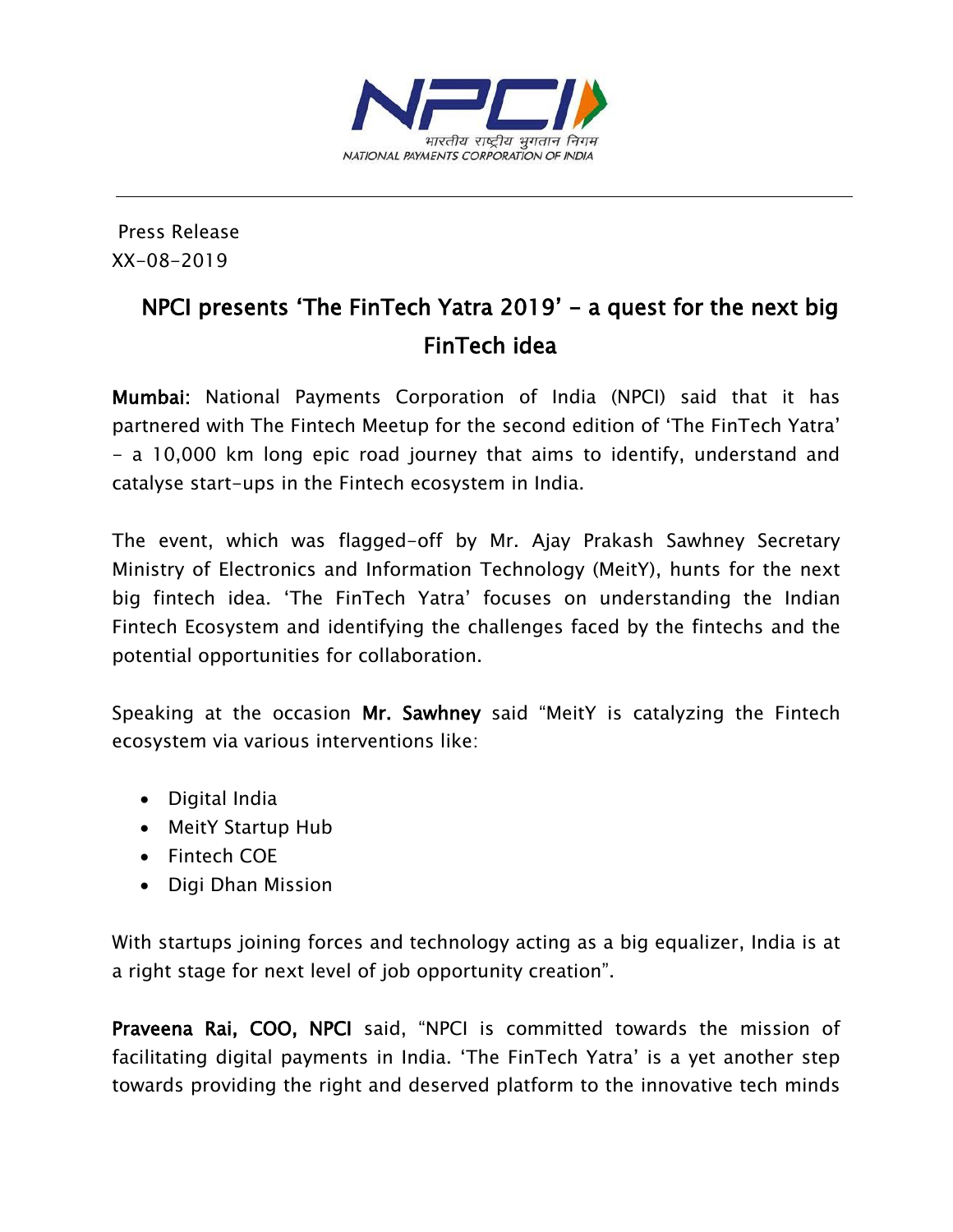who are ready to disrupt the fintech space. We believe this event has a huge potential to create a less-cash environment with the right awareness, motivation and guidance being provided to the talented fintechs across India."

"We believe 'The Fintech Yatra' will not only democratise access of subject matter expertise, capital and network to over 1000 start-ups in their cities, but also create opportunity for them in the form of Proof of Concept (POC)," she added.

The Fintech Yatra is visiting  $19+$  cities including Nashik, Chandigarh, Lucknow and beyond to facilitate over 1000 start-ups in building the fintech ecosystem. Some of the cities to be further covered by the 'The Fintech Yatra' are Mumbai, Pune, Hyderabad, Bengaluru, Delhi, Cochin, Trivandrum, Chennai, Bhubaneswar, Kolkata, Jaipur, Indore and Ahmedabad.

The focus of this programme will be on payments, lending, insurance, financial inclusion and blockchain by targeting Banks, NBFC, Fintechs and players in the area of Financial Inclusion.

By the end of 'The Fintech Yatra' 2019, 10 Proof of Concepts (POCs) are expected which will be further incubated as part of The Annual Fintech Accelerator.

Speaking about FinTech Yatra, Abhishant Pant, Founder of The FinTech Meetup, said, "The FinTech Yatra is a platform for Fintech startups providing access to market, subject matter expertise and access to Yatra Angel Network. We are inviting start-ups for Fintech Conversations with 'The FinTech Yatra' team."

Existing and potential fintech start-ups, students, corporates as well as academic institutions can be a part of this event by visiting [www.thefintechmeetup.com.](http://www.thefintechmeetup.com/)

## About NPCI

National Payments Corporation of India (NPCI) was incorporated in 2008 as an umbrella organization for operating retail payments and settlement systems in India. An initiative of RBI and IBA under the provisions of the Payment and